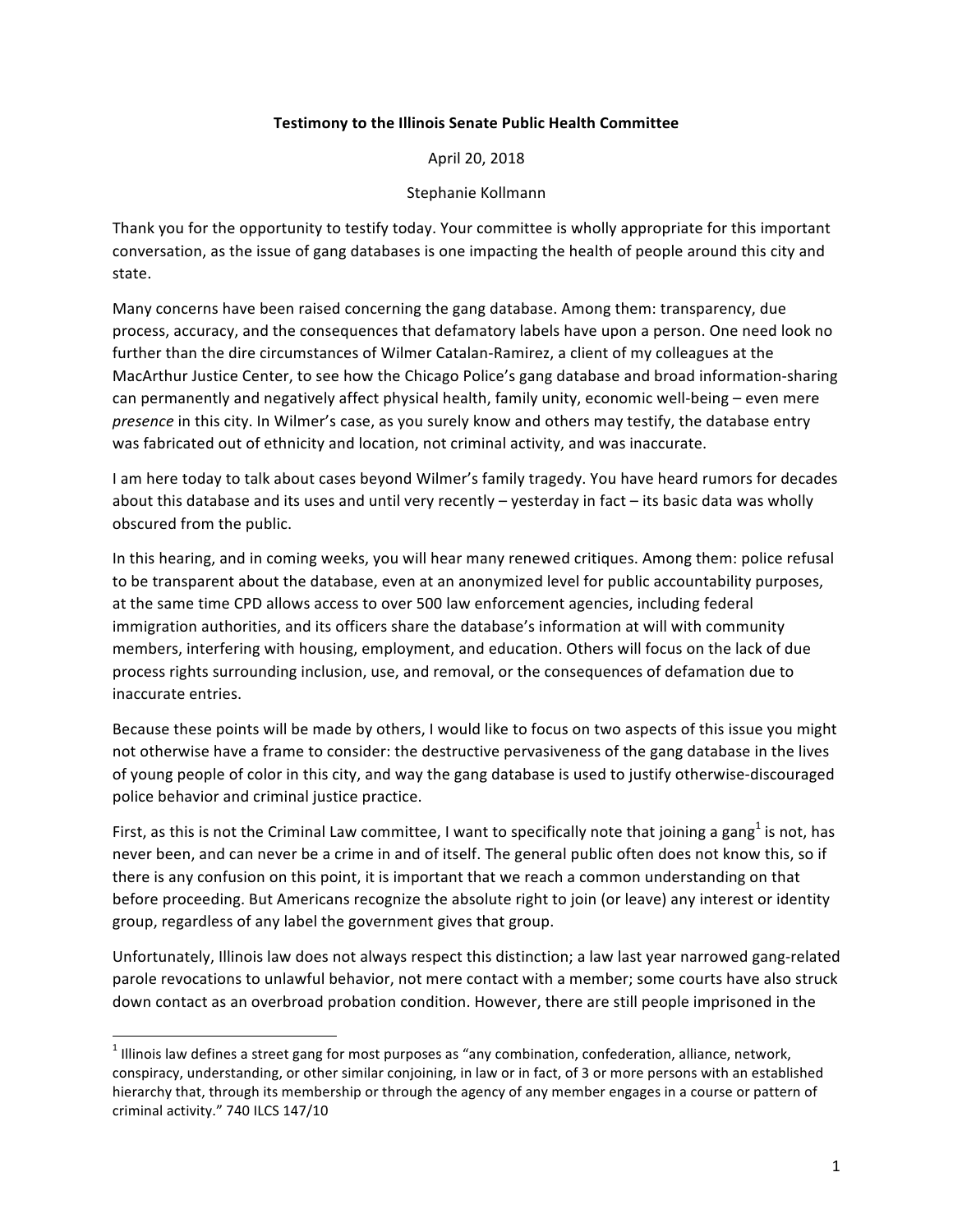Illinois Department of Corrections *today* because they simply spoke to or spent time with someone the government put in the gang database. In addition, gang membership (not gang-related criminal activity) is used to increase sentencing for some crimes – unconstitutionally, in my view.

The database contains tens of thousands of Chicagoans who have never been convicted of a crime; many have not even been arrested; many are erroneously included, and tens of thousands have not been actively involved in organized criminal activity for decades.

## **Gang membership is not a lifelong activity**; research indicates that 78% of people who join a gang do so before they turn 18 (13-15 is typical age of entry); 9 out of 10 of them stop gang-related activity **within two years**.

But the truth about gang-related activities does not mesh with the City of Chicago's policy choice and high valuation on its database. Within the demographic of young Black men aged 20-29<sup>2</sup> – again, an age demographic highly unlikely to contain active gang members:

- About 60,000 live in the City of Chicago, as of the last Census
- $\approx$  25,000 (up to 42% of population) are in the gang database
- 53,418 (up to 89% of population) are on the Strategic Subject List (as of two years ago; it has since expanded to include more entries)
- As many as 1 in 3 of Black men in their 20s in Chicago appear in both the Strategic Subject List and the gang database.  $-$  ~20,000 (19,777)

Though not to the same degree, Latinx young people and Black women in the same age cohort are also overrepresented in these databases.

Is the gang database over-inclusive and inaccurate? Laughably so (this is one reason it has been deemphasized it as a factor for the Strategic Subject Algorithm – recorded gang affiliation is not actually a very good predictor). Police claim it is a valuable tool for investigation (note, however, that CPD closed fewer than 1 of every 10 shootings in 2017; perhaps it is not so valuable after all).

Few people know that after the City of Chicago's gang loitering ordinance was struck down by both the Illinois Supreme Court and the United States Supreme Court (*People v. Morales*), the City passed a revised ordinance. We still have an anti-gang-loitering ordinance and dozens of young people are arrested for violating it every year – without any accompanying criminal charges. But this hides the scope of harm.

According to the author of the revised loitering ordinance, it is designed to "authorize dispersal orders whenever the police reasonably believe that gang or drug activity is afoot." $3$ 

If two of every five young black men in Chicago are in the gang database, any officer pulling up to a young person or group of friends may think s/he "reasonably" believes that gang activity is afoot upon observing benign behavior like shouting, shoving, stonewalling, staring, facing away, or texting - all of the typical things that young people do. When an officer asks for ID, runs names, and then tells youth to leave on pain of arrest for gang loitering, those young people grow up internalizing that they simply do

 

 $2$  The Chicago Police Department refuses to disclose the total number of members of the gang database. The 128,000 records published by ProPublica do not include current minors and no aggregate number was provided.<br><sup>3</sup> Lawrence Rosenthal, *Gang Loitering and Race*, 91 J. CRIM. L. & CRIMINOLOGY 99, 102 (2001).